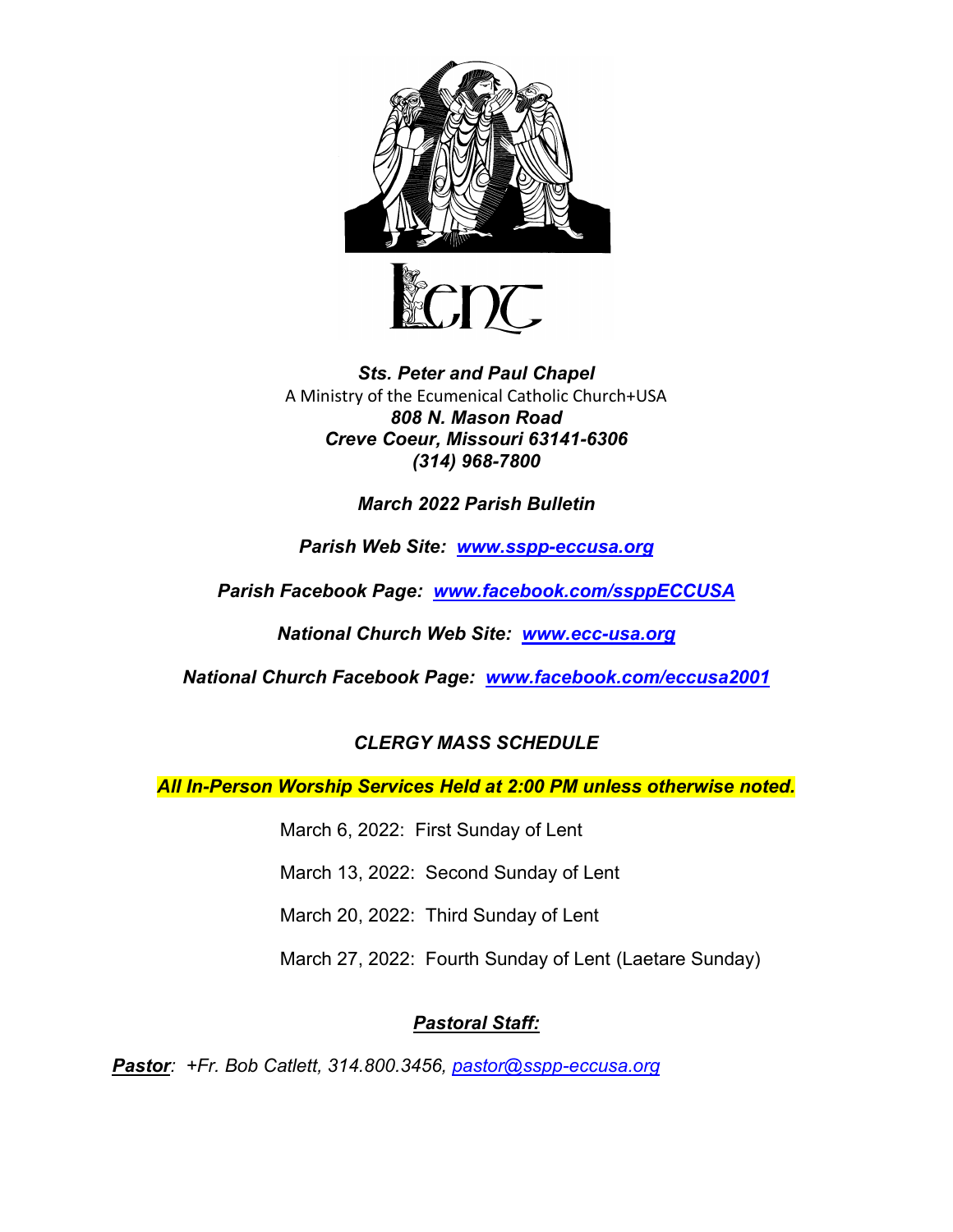### **Prayer Intentions**

If you would like us to remember a special intention for you at Mass, please contact one of our priests.

If you or someone you know is in need of spiritual assistance (prayers, Sacrament of the Sick, etc.), please contact one of our priests.

Inquiries regarding the administration of Sacraments or services (Baptisms, First Communion, Marriages, and Funerals) are welcomed.

# **SUNDAY SCRIPTURE REFLECTIONS**

+Fr. Bob Catlett, M.Div., Pastor

**March 2, 2022 – Ash Wednesday:** Today is the first day of the Lenten Season. Today, we set our course for a 40-day journey. Do we see this as an "acceptable time" for more serious prayer, a well-chosen penitential act, and some specific gift of alms to charity? Whatever we choose, we will keep between our heavenly Father and ourselves, offering Him our whole heart! (Joel 2:12-18, 2 Corinthians 5:20-6:2, Matthew 6:1-6, 16-18)

**March 6, 2022 – 1st Sunday of Lent:** "What does Scripture say? *The word is near you, in your mouth and in your heart."* Jesus demonstrates the power of Scripture in the face of temptation. Three times he withstood the very personal affronts of the evil one with the "strong hand and outstretched arm" of God's saving word. May we find wisdom, courage and love in God's holy word. (Deuteronomy 26:4-10, Romans 10:8-13, Luke 4:1-13)

**March 13, 2022 – 2nd Sunday of Lent:** God made a covenant with Abram promising that his descendants would become a great nation. Paul encourages fidelity to Christ because our "citizenship is in heaven." There "he will change our lowly body to conform with his glorified body," as revealed to Peter, John and James at the Transfiguration. Lord, make us faithful until that day of glory! (Genesis 15:5-12, 17-18, Philippians 3:17- 4:1, Luke 9:28b-36)

**March 20, 2022 – 3rd Sunday of Lent:** Today, God gives a striking reminder of how necessary it is to repent, to turn and listen to what he says. God manifested the majesty of his Person to the Israelites through Moses, first in the burning bush and then throughout the exodus, yet they strayed. God will sustain us if we are truly repentant and desire to grow in fidelity. (Exodus 3:1-8a, 13-15, 1 Corinthians 10:1-6, 10-12, Luke 13:1-9)

**March 27, 2022 – 4th Sunday of Lent (Laetare Sunday):** The wayward son, like Israel of old, found comfort and peace in the loving embrace of his father, and *his reproach was removed.* "All this is from God, who has reconciled us to himself through Christ and given us the ministry of reconciliation." Are we ministers of reconciliation, or do we stand aside in reproach like the elder son? (Joshua 5:9a, 10-12, 2 Corinthians 5:17-21, Luke 15:1-3, 11-32)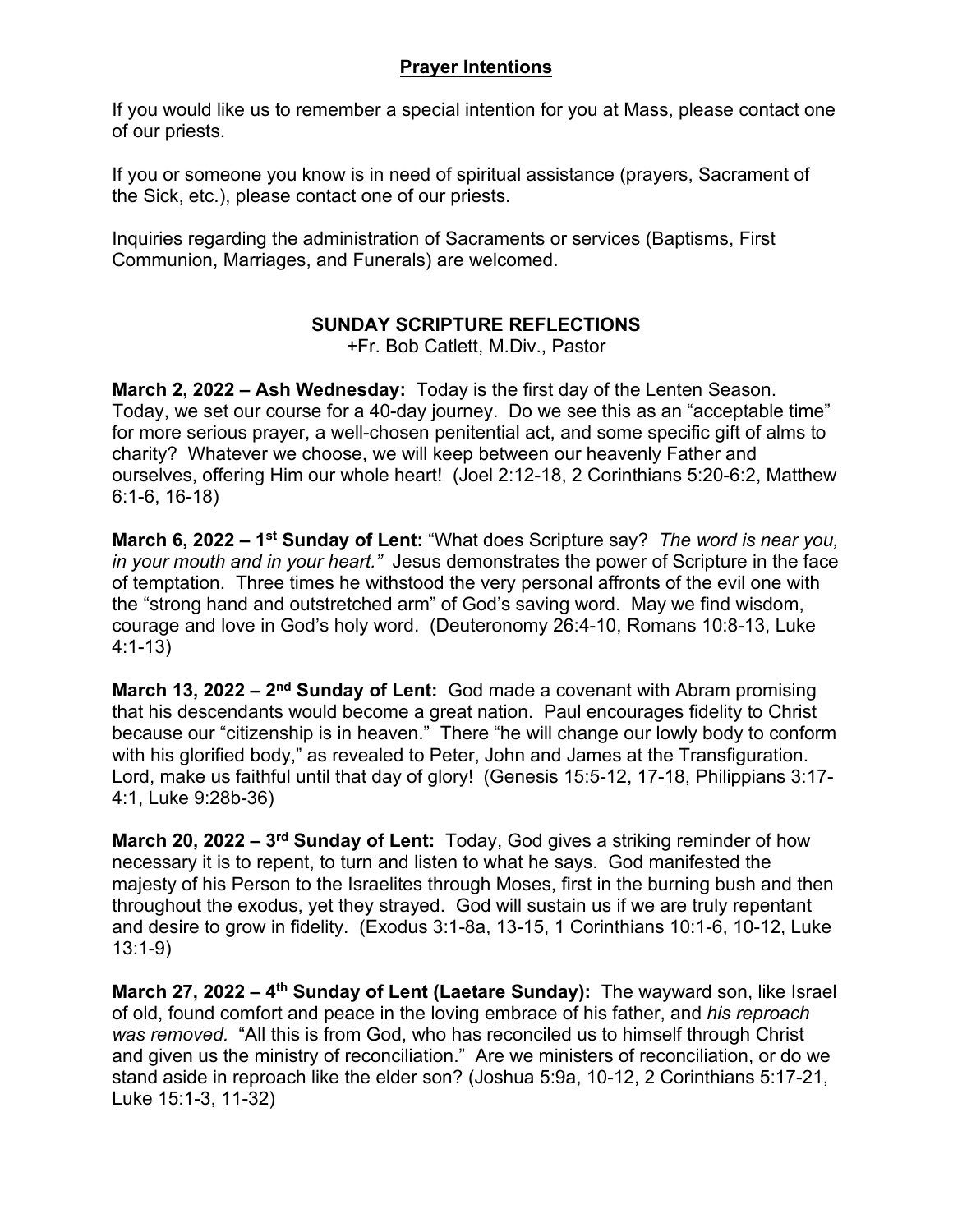



# **LENT, 2022**

**For the next six weeks (Wednesday, March 2 through Saturday, April 16), we are led by our Catholic Faith Tradition to spend time preparing ourselves to celebrate the great feast of the Resurrection of the Lord (Easter Sunday). Lent, as the time of preparation for Easter Sunday,** 

**should find us spending time, effort, and resources, offering prayers and doing good deeds. As we walk** *along the way* **this Lent, the following suggestions are offered as possible ways to prepare ourselves for a joyous Easter.** 

# $+$  Suggested themes and actions for each week of Lent +

First Three Days of Lent (Beginning Ash Wednesday) Begin Lent by thanking God, with this prayerful attitude, for your many blessings: **"As I go along life's way, I'm reaping better than I sowed."**

Week One (March 6-12) Do something beautiful for God. **Do it with your life. Do it your own way. Do it every day. Be creative.** 

Week Two (March 13-19) Listen to Jesus: "whatever you do to the least of my brethren you do to me." **Who is "out there" in your life that needs a show of love or concern?**

Week Three (March 20-26) Listen to Jesus: "whatever you do  $-$  you do to me." **Use your amazing self to brighten someone's day. Give them a reason to laugh.**

Week Four (March  $27$ -April 2) Listen to Jesus: "whatever you do -- you do to me." **Show persons that you love that you need him/her/them in your life. Share your thoughts, needs, and concerns with them. Ask for their help. Make it clear that they are an important part of your life.**

Week Five  $(Apri 3 - 9)$  Listen to Jesus: "whatever you do --you do to me." **Help someone(s) in need. Give your time, talent, and -- if possible -- financial support to help with their survival needs.** 

Week Six (April 10 - 16) Listen to Jesus: "whatever you do  $-$  you do to me." Surely Jesus felt alone, afraid, and forgotten as he faced his death which we remember this week. **Go out of your way to thank people for what they do for you. Let them know with smiles and "thank you" that you appreciate even the ordinary things they do for you.**